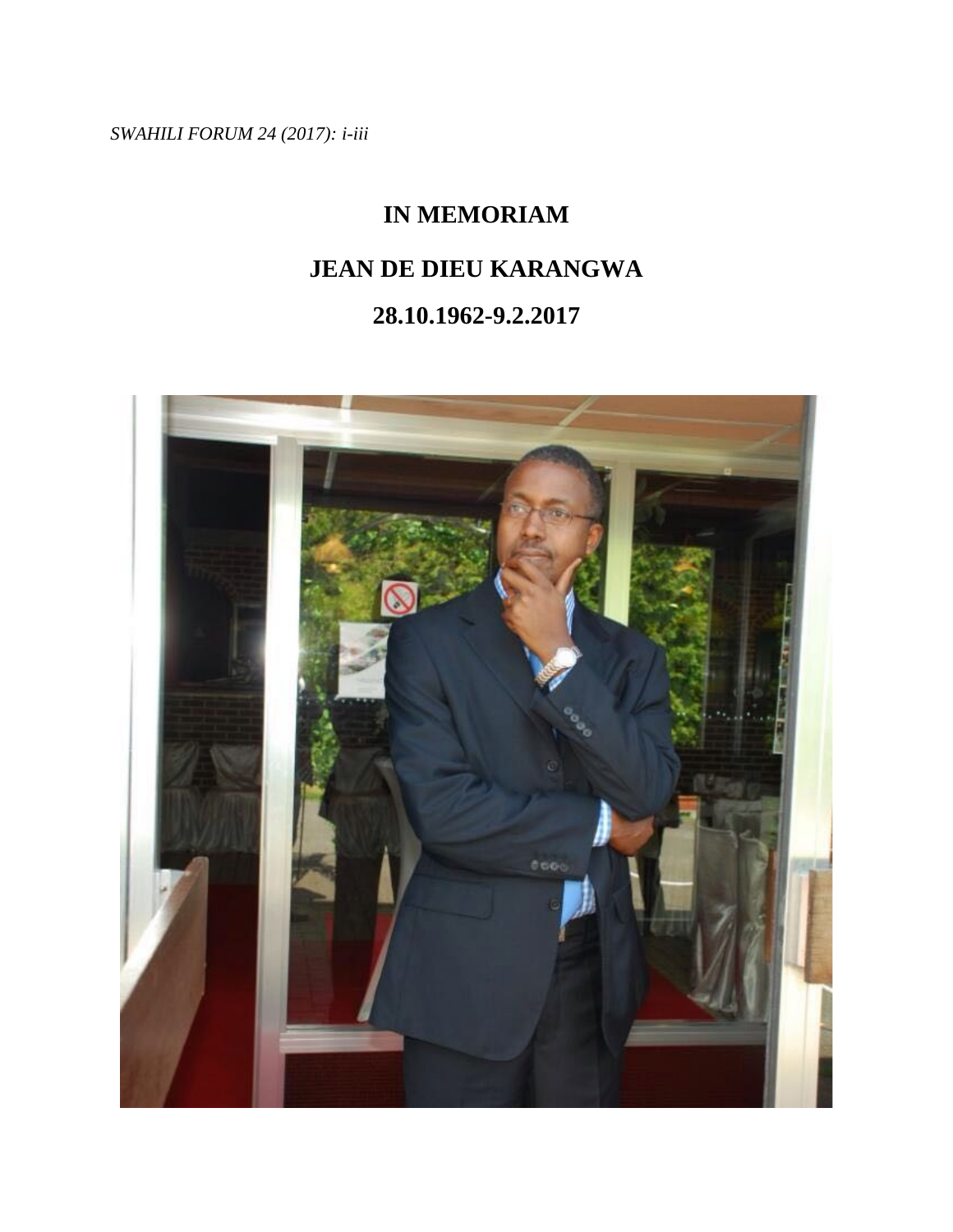### *FLAVIA AIELLO*

The Swahilist community of scholars, teachers and students mourns the shocking death of Jean de Dieu Karangwa, an esteemed colleague, editor of *Swahili Forum* and, for many of us, a dear friend, who passed away prematurely on 9th February 2017. He was married to Consolata Murangwayire and was the father of two children.

Jean de Dieu Karangwa was born on 28th October 1962 in Kigali, Rwanda, in a large, open, welcoming family which encouraged his precocious intellectual curiosity: an anecdote tells of how, at the age of five, he insisted on going to school with his older siblings … and was accepted. After completing his secondary education (Greek-Latin studies) in Nyanza, he took a degree in African Languages and Literatures (Kinyarwanda and Swahili) at the University of Kigali and started teaching Swahili there. In 1990, he was given a fellowship for his doctoral studies in Paris. He chose to write his Ph.D. thesis on the sociolinguistic situation of the Swahili language in the Great Lake Region, supervised by prof. Pierre Alexandre. From 1994, after Alexandre passed away, Jean de Dieu's work was directed by prof. Gérard Philippson (*Le Kiswahili dans l'Afrique des Grands Lacs: contribution sociolinguistique*, 1995, Paris). In the meantime, Rwanda had been ravaged by the civil war and Philippson advised him to prolong his stay in France, offering him a temporary collaborative role in charge of research and teaching. In 1996, he was associated to the CRIM (Centre de Recherche en Ingénierie Multilingue) at INALCO, directed at the time by prof. Monique Slodzian. However, Jean de Dieu had not lost hope of going back to Rwanda and was preparing for his return home when the Bantu section (Aziza Mohamed Aboubacar, Odile Racine and Gérard Philippson) asked him to help develop extra Swahili courses in the Department of African Languages, since INALCO was restructuring its programmes for the national LMD (Licence Master Doctorat) system and needed to increase the hours of language teaching. He then remained at Department of African Languages as a researcher and *mwalimu,* loved by colleagues and students alike. Between 2013 and 2016, he also served as director of the department. He was a member of various research centres, such as *Pluralité des Langues et des Identités: Didactique, Acquisition, Médiations* (PLIDAM - INALCO) and *Langues et Civilisations à Tradition Orale* (LACITO - CNRS). In parallel, Jean de Dieu taught at the university of Ghent as he had taken his family to live in Brussels, where his wife Consolata had found employment. He also gave Swahili courses at the Ministry of Foreign Affairs and at the University *Sciences Po* in Paris.

Jean de Dieu Karangwa produced a number of publications on the sociolinguistic developments of Swahili in the Great Lake Region. Furthermore, he translated Cheikh Hamidou Kane's novel, *L'aventure ambiguë*, and a part of the *General History of Africa* (UNESCO) into Swahili. He had lately been working on a French-Swahili dictionary and for the publication of his Ph.D. thesis, under the supervision of prof. Marie-Françoise Rombi. His linguistic expertise also